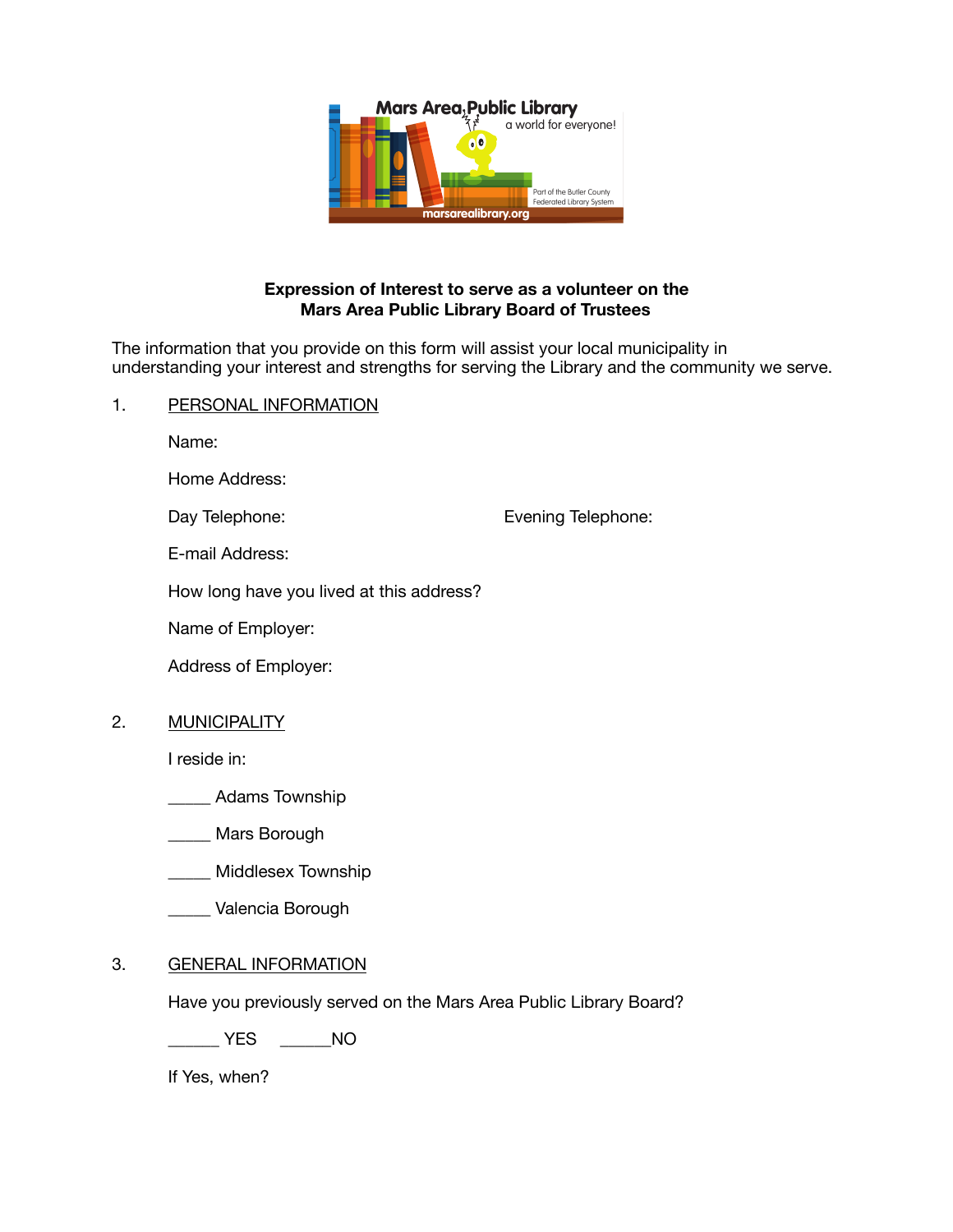Have you ever served in an appointed capacity or board of directors for another organization?

\_\_\_\_\_\_ YES \_\_\_\_\_\_NO

If Yes, what was the name of the organization and your role?

What special experiences or qualifications/skills do you have that you would apply to serving on the MAPL Board of Trustees?

In the space below please provide any additional information that you wish, including a brief statement of why you are interested in serving on the MAPL Board of Trustees.

I understand that if I am appointed to the Mars Area Public Library Board of Trustees, that I would be responsible fo r adhering to any policies, rules, laws or guidelines established for the appointed position.

Signature **Date Date Date**